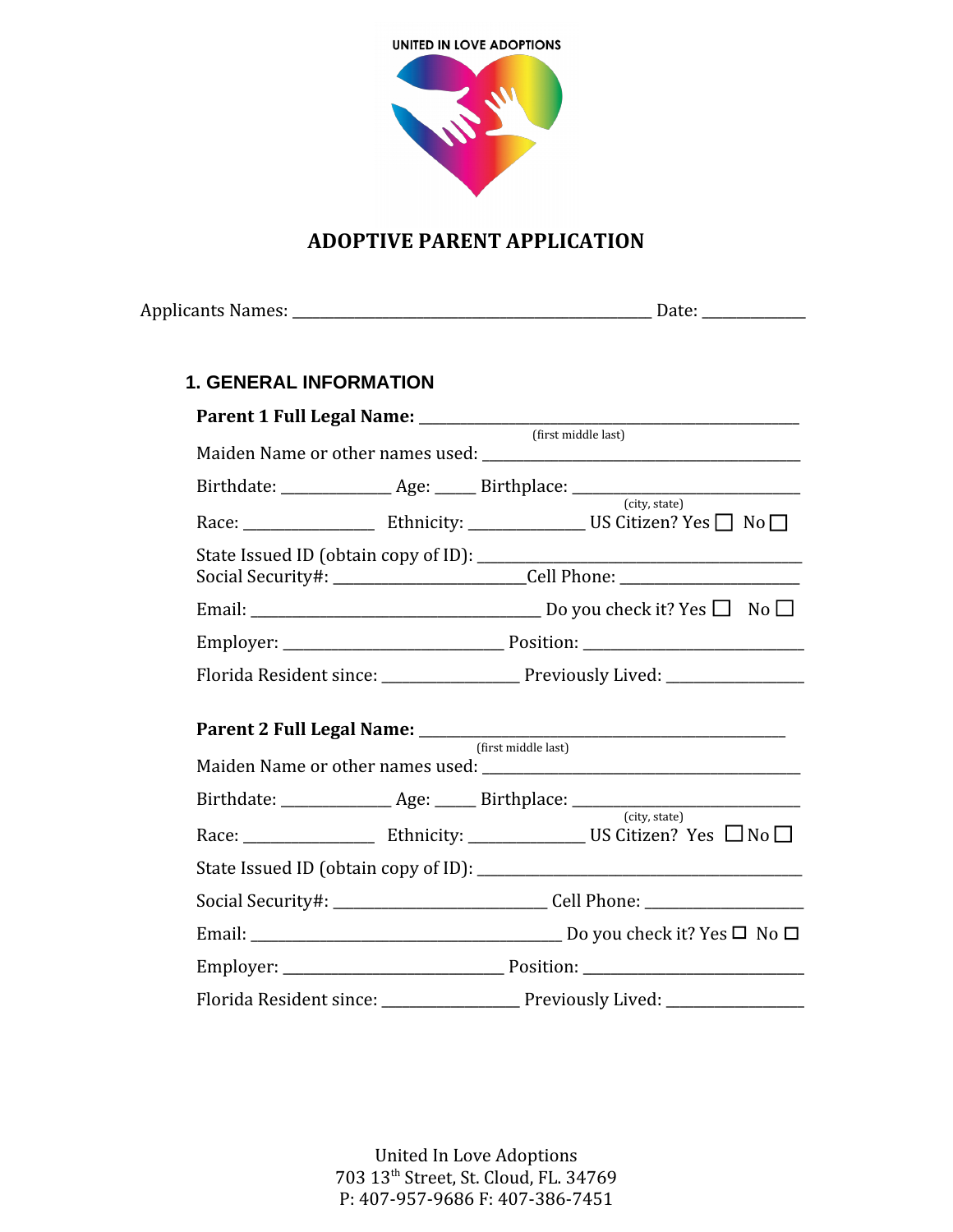|                    | Is this a first marriage? Parent 1: Yes $\Box$ No $\Box$ Parent 2: Yes $\Box$ No $\Box$ |         |  |
|--------------------|-----------------------------------------------------------------------------------------|---------|--|
| Previous marriage: |                                                                                         |         |  |
|                    | Parent 1: Date: ___________ City/State/County: _________________________________        |         |  |
|                    | Terminated: Date: __________ City/State/County: ________________________________        |         |  |
|                    | Parent 2: Date: __________ City/State/County: __________________________________        |         |  |
|                    | Terminated: Date: __________ City/State/County: ________________________________        |         |  |
|                    | (street apt. # city state zip code)                                                     |         |  |
|                    | If less than 5 years, list previous addresses and from/to dates:                        |         |  |
|                    |                                                                                         | from to |  |
|                    |                                                                                         |         |  |
|                    |                                                                                         |         |  |
|                    | (name age gender adopted/biological)                                                    |         |  |

United In Love Adoptions<br>703 13<sup>th</sup> Street, St. Cloud, FL. 34769<br>P: 407-957-9686 F: 407-386-7451